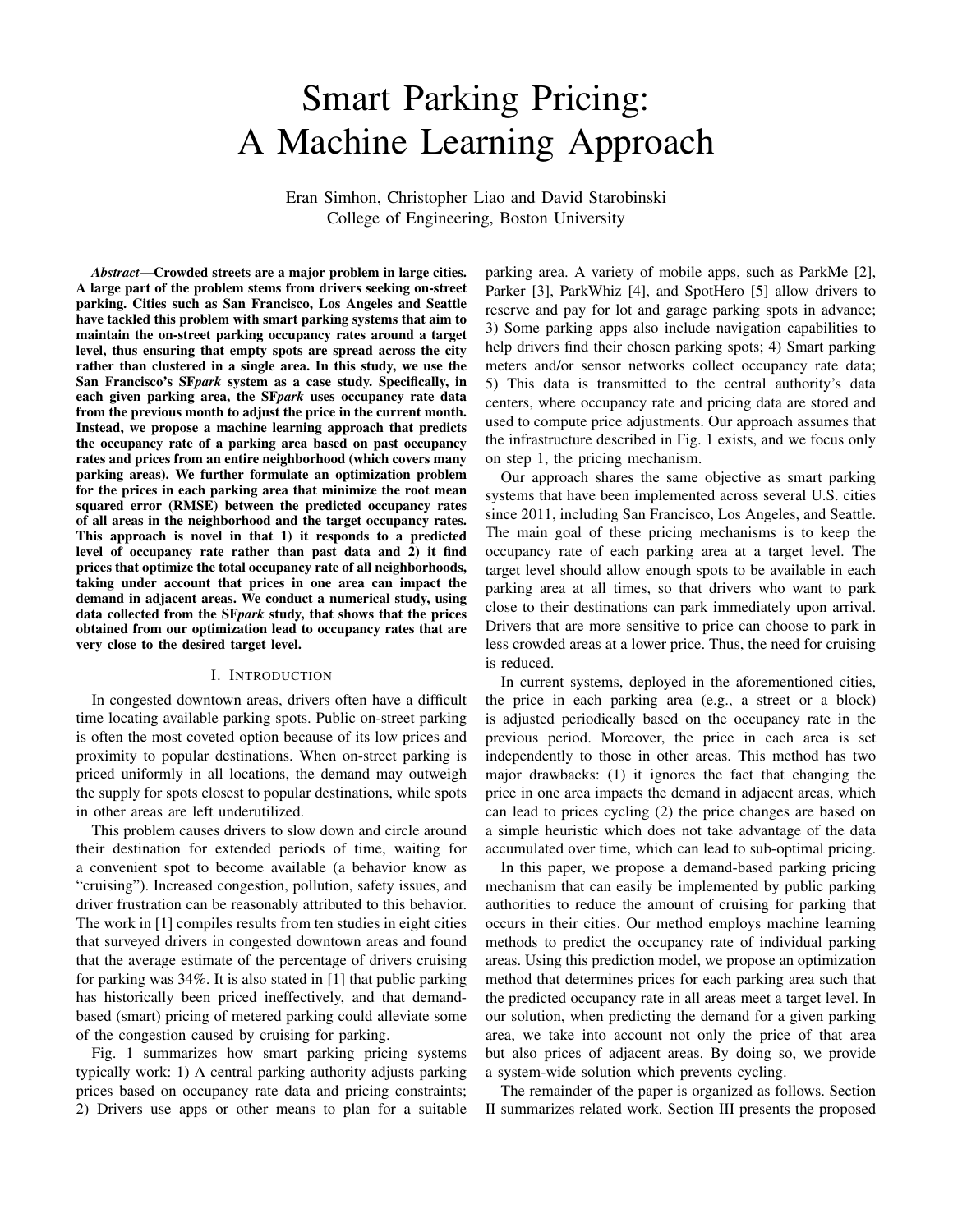

Fig. 1: Smart Parking Pricing System Overview Image 2 Source: [6] Image 4 Source: [7]

price optimization model. Section IV describes the results of a case study performed using real-world parking data. Section V contains concluding remarks.

# II. RELATED WORK

In recent years, much research has been performed on smart parking pricing systems. Several papers have utilized data from the SF*park* [8] and LA Express Park [9] smart parking pilot programs.

In [1], the authors evaluate how the price changes enacted during SF*park*'s first year affected on-street parking occupancy rate. They found a surprisingly wide range of price elasticities at the block level, suggesting that many factors other than price affect the parking demand, including location, time of day, day of week, initial price, size of the price adjustment, and the amount of time that has passed since the beginning of the program. The authors argue that because these factors vary greatly on a block-by-block basis, a theoretical model for predicting the prices that would achieve the target occupancy rate is not the best approach. Instead, parking authorities should adjust parking prices on a block-by-block basis based on observed occupancy rates. During each price update, SF*park* changes each block's prices in response to the occupancy rate from the previous price adjustment period. The authors suggest that SF*park* should now shift towards predicting the occupancy rate for the upcoming pricing period.

Using data from the SFpark pilot, [10] shows that for blocks where prices rose, occupancy rates lowered overall. However, the fraction of time that the blocks had at least one available spot did not increase. The authors suggest that in order to reduce cruising, prices may need to be adjusted based on minimum vacancy rather than average occupancy rate, and price changes may need to be larger.

Many studies, including ours suggest an approach that focuses on meeting a target occupancy level for every parking area. Ref. [11] presents the public parking pricing algorithm that has been implemented as part of the LA Express Park program. The emphasis of this algorithm is on reducing the amount of time that each block is underused or over-congested. Ref. [12] proposes a parking pricing system that utilizes a PID (Proportional Integral Derivative) feedback controller to achieve a target occupancy level. The controller attempts to minimize the parking area's occupancy error, the difference between the target occupancy rate and the current occupancy rate. Ref. [13] presents a bi-level parking pricing optimization method. The model's upper level is the parking authority's objective function. The primary objective is to minimize the absolute difference of each parking area's number of occupied parking spots from its target level. The lower level of the model is a Nash equilibrium problem describing the drivers' parking choice.

Other relevant smart parking studies include [14], [15], [16], [17], [18], [19] and [20]. Ref. [14] proposes a stochastic control approach for optimal parking pricing, incorporating stochasticities in the parking demand and the drivers' value of time. In [15], the authors show that in most areas of LA, there is usually availability at lower-priced blocks within walking distance of more popular ones, so drivers have a financial incentive to park a bit further. Ref. [16] describes the negative impacts that common mis-pricing practices have on cities and argues the importance of charging market prices for on-street parking. Refs. [17], [18], and [19] formulate competitive parking games and present pricing algorithms that aim to convert the Nash equilibrium parking assignment to the system optimal assignment, in which a total parking cost is minimized. In [20] the authors present a mechanism to match available parking spaces and drivers in an optimal manner.

Our approach is unique because it employs machine learning to develop an occupancy rate prediction method that utilizes historical parking data. In the prediction step, our method also incorporates the effects of surrounding blocks' prices on each block's occupancy rate.

## III. MODEL FORMULATION

# *A. Method Overview*

Our approach uses least-squares regression methods to formulate an occupancy rate prediction function for each parking area. These prediction functions are then used to select optimal prices such that an occupancy error metric is minimized. Machine learning is an appealing approach to solve this problem because there is no simple way to formulate a purely theoretical model that effectively characterizes the demand of all parking areas. This is because each block's parking demand is influenced by many different factors, including price, location, time of day and day of the week. We incorporate these factors into our learning model, as well as the prices of surrounding blocks, since these relationships can affect drivers' decision making. Our case study results indeed show that including factors other than price in the learning model lowers the error of the demand prediction. This method can easily be incorporated into existing systems such as SF*park* [8], the smart parking system currently in effect in San Fransisco. Now that SF*park* has released several years-worth of parking occupancy rate and pricing data, we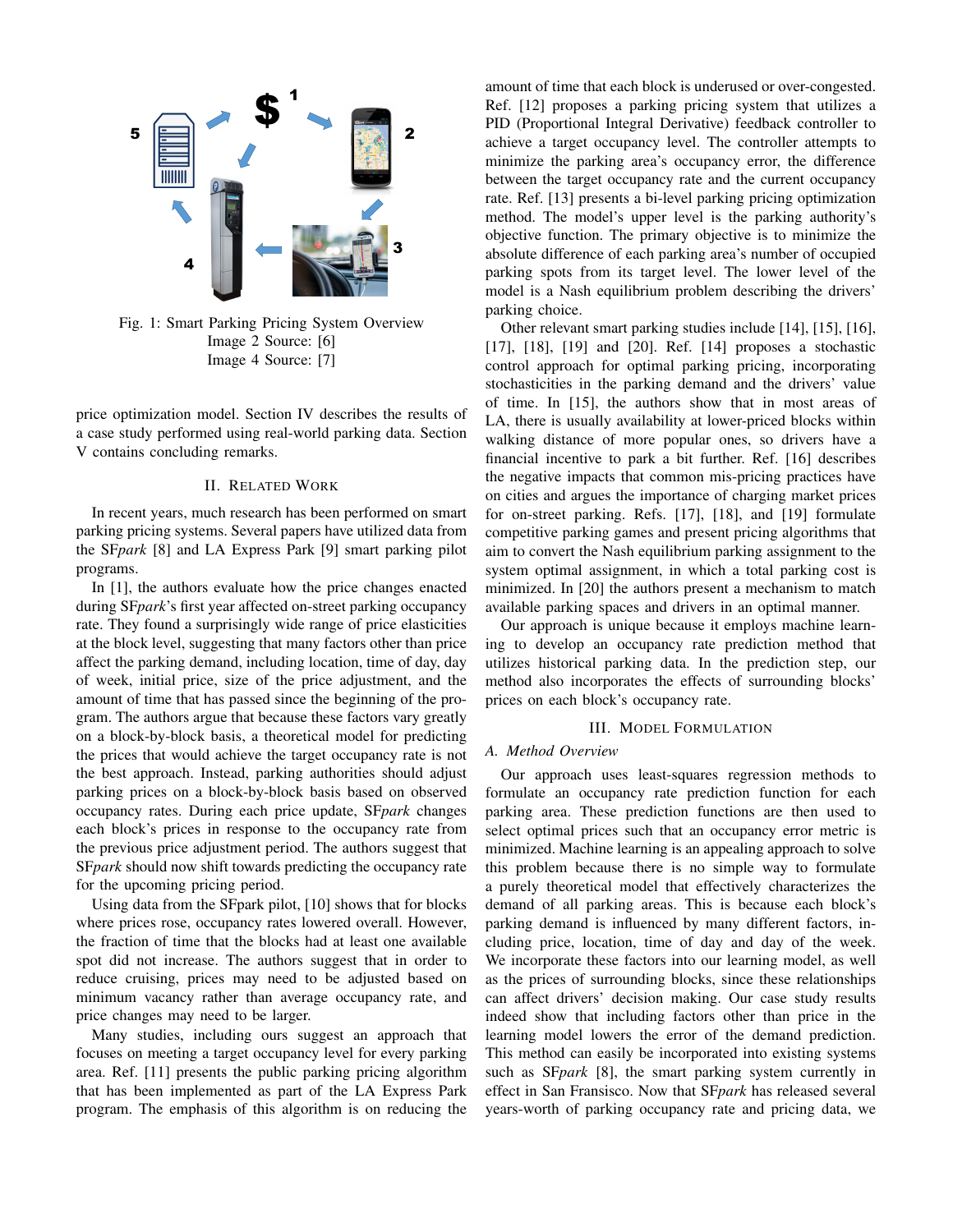argue that the next logical step for smart parking systems is to process this data using machine learning and incorporate the obtained insights into the price optimization model.

## *B. The Parking Network*

We consider a city in which a central authority controls the prices of public parking. The city has a set of neighborhoods N. A neighborhood  $n \in N$  contains a set B of public parking areas, which we call *blocks*. A block  $b \in B$  can represent any type of parking area, such as an on-street block face, a parking lot, or a parking garage.

# *C. Block Pricing*

The blocks in B are priced on an individual basis. All parking spots within a block b have the same price. Because parking demand generally varies based on the time of day and the day type (e.g. weekend or weekday), the block prices are divided into a set of pricing periods D. A block  $b \in B$  has one current price  $p_b^d$  per pricing period  $d \in D$ .

Within a pricing period, the expected occupancy rates of all blocks should be roughly constant. An example of a pricing period used by SF*park* is (weekday, 12pm-3pm), see Section IV.A [21]. Separate pricing periods could also be defined for special events that affect the neighborhood's parking demand.

We denote the set of current prices of all blocks in  $B$  for pricing period d by  $P_B^d$ , such that  $p_b^d \in P_B^d$ . The prices in  $P_B^d$ are updated based on the optimization problem presented in the next section.

#### *D. Occupancy Prediction*

The expected occupancy rate  $o_b^d$  for block b during pricing period  $d$  is defined as follows:

$$
o_b^d = f\left(b, d, P_B^d\right). \tag{1}
$$

The occupancy rate prediction function  $f$  is a function of b, d, and  $P_B^d$ . Thus, the prediction of the occupancy rate of block  $b$  is affected by the prices of the other blocks in its neighborhood. Given adequate historical parking pricing data, this function can be learned via least-squares regression methods, with the block ID, pricing period ID, and the prices of all blocks in the neighborhood as features and the average occupancy rate of the block during the sample time period as the response.

# *E. Optimization Problem*

We denote the set of expected occupancy rates of all blocks in B for pricing period d by  $O_B^d$ , such that  $o_b^d \in O_B^d$ . We assume that all blocks in set  $B$  share a target occupancy rate of  $o_T$ . The set of optimal prices  $P_B^d$  and the corresponding set of expected occupancy rates  $O_B^d$  are computed according to the following objective function:

$$
\min_{P_B^d} \sqrt{\sum_{b \in B} \frac{\left(o_T - o_b^d\right)^2}{|B|}} \tag{2a}
$$

s.t.

$$
p_b^d \ge p_{min}, \forall b \in B,\tag{2b}
$$

$$
p_b^d \le p_{max}, \forall b \in B. \tag{2c}
$$

Eq.  $((2a))$  minimizes the root-mean-squared occupancy error, where the occupancy error is the absolute difference between the target and expected occupancy rates. This minimization function is subject to a minimum price constraint (2b) and a maximum price constraint (2c). Other pricing constraints, such as the maximum amount that the price can change per adjustment, can be incorporated into this model as well.

# IV. CASE STUDY

### *A. SFpark Pricing Mechanism*

As an example of how a current pricing mechanism works, we next describe the SF*park* on-street parking rate adjustment method [21]. Each block-face is priced separately, and prices are set differently for different pricing periods (time-of-day and day-type). For most blocks, the time-of-day periods are open-12pm, 12pm-3pm, and 3pm-close. The day types are weekend and weekday. Prices are updated every couple of months (e.g., they have been updated 17 times from July 2011 through December 2015). The target occupancy rate range is 60-80%. If a block's measured occupancy rate since the last price update falls within this range, the price is not changed. If the measured occupancy rate is within 80-100%, the hourly rate is raised by \$0.25. If the measured occupancy rate is within 30-60%, the hourly rate is lowered by \$0.25. If the occupancy rate is below 30%, the hourly rate is lowered by \$0.50. Minimum and maximum hourly rate constraints are \$0.25 and \$6.00, respectively.

The algorithms implemented in the LA Express Park and Seattle pricing systems have some differences, but they follow the same basic principle of adjusting the price of an individual parking area by a fixed amount when its observed occupancy metric falls outside of a target range.

# *B. Data Description*

The SF*park* website [22] provides meter rate adjustment spreadsheets containing data regarding the 17 on-street parking price adjustments that have taken place from July 2011 through December 2015. We use data from these spreadsheets to compile a sample data set for the experiments described in this section. Each sample describes the following information: pilot area (neighborhood), street/block name, day type, time-of-day period start time, occupancy rate since the last price update, price of the block since the last price update, and prices of all other blocks in the neighborhood since the last price update. The data set that we compile contains 3,068 samples from the 44 blocks in the South Embarcadero neighborhood.

Figure 2 summarizes the SFpark performance from 2011 to 2015 in the South Embarcadero neighborhood. The figure includes five metrics related to occupancy rate for each of the block/time/day-type combinations. As can be seen in the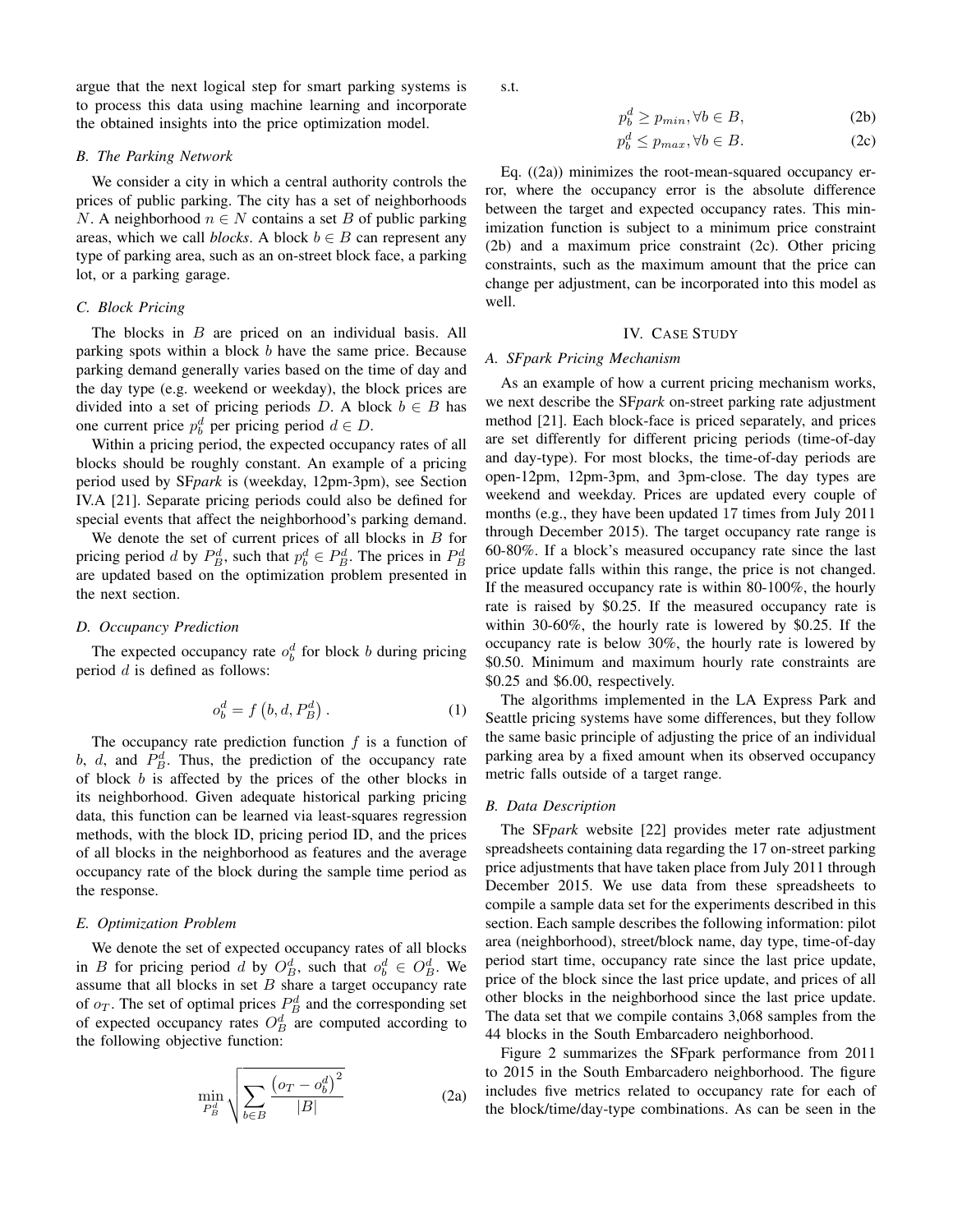

Fig. 2: SFpark performance summary

figure, the system yields modest or almost no improvement during its years of operations. For instance, during all those years there have been block/time/day-type combinations with almost 100 percent occupancy rate.

## *C. Demand Learning*

In our method, each block has its own unique occupancy rate prediction function that can be learned using real data. These functions need not be mathematically nor computationally complex. Our case study results show that elasticnet regression methods result in sufficiently low prediction errors. Furthermore, with least-squares regression occupancy rate prediction functions, we can utilize gradient-based optimization methods to select optimal prices, which may be more reliable and efficient than non-gradient-based methods for our problem.

A software implementation is developed in R [23] to carry out demand learning. The goal of this software is to fit the linear occupancy rate prediction function as defined in Eq. $((1))$ to the sample data. The caret package [24] is used to carry out least-squares and elastic-net regression.

A five-fold cross-validation is performed in order to evaluate the training and test errors. First, the entire dataset is randomly partitioned into five sub-data sets. For a sub-dataset  $S_i, i \in$ [1, 5], the training set includes all samples in  $S_j, j \in [1, 5], j \neq j$ i, while  $S_i$  is used as the test set. In this way, the dataset is trained and tested five times.

The train function from the caret package is used to train a glmnet model [25] on each of the five data sets. The glmnet package performs an elastic-net regularized generalized linear modeling. Elastic-net models have two parameters, the mixing percentage  $0 \le \alpha \le 1$  and the regularization parameter  $0 \le$  $\lambda \leq \infty$ . Note that  $\alpha = 0$  is the ridge/L2 penalty,  $\alpha = 1$  is the lasso/L1 penalty, and  $0 < \alpha < 1$  is a mixture of the two. The parameter  $\lambda$  determines the penalty strength [26]. When both

TABLE I: Training Metrics with  $\alpha = 0$  &  $\lambda = 0$ , all block prices Included

| Training Set   | <b>RMSE</b> | $R^2$ |
|----------------|-------------|-------|
|                | 10.350      | 0.745 |
| $\overline{c}$ | 10.289      | 0.746 |
| 3              | 10.541      | 0.735 |
| 4              | 10.341      | 0.744 |
| 5              | 10.414      | 0.737 |
| Mean           | 10.387      | 0.741 |

TABLE II: Training Metrics with  $\alpha = 0$  &  $\lambda = 0$ , All block prices not included

| <b>Training Set</b> | <b>RMSE</b> | $R^2$ |
|---------------------|-------------|-------|
|                     | 16.838      | 0.324 |
| $\mathfrak{D}$      | 16.883      | 0.315 |
| 3                   | 16.929      | 0.313 |
| 4                   | 17.057      | 0.308 |
| 5                   | 16.780      | 0.323 |
| Mean                | 16.897      | 0.317 |

 $\alpha$  and  $\lambda$  are set to zero, the model is a least-squares regression without penalization/regularization.

We consider two settings. In the first one, the input of the prediction function  $o_b^d$  includes the prices of all blocks in the neighborhood  $P_B^d$ , while in the second, the input only includes the price of block b. Comparing the performance of those two settings allows one to determine whether the demand of a given block does indeed depend on prices of surrounding blocks.

First, we set  $\alpha = 0$  and  $\lambda = 0$  (non-penalized least-squares regression) and compare the training error with all block prices versus without all block prices. Table I shows that the RMSE and  $R<sup>2</sup>$  (which is the ratio between the variation explained by the model and the total variation) values obtained when training on the five training sets with  $\alpha = 0$ ,  $\lambda = 0$ , and all block prices terms included in the occupancy rate prediction function.

When performing the same training procedure with the same five datasets without all block prices, the training performance metrics are significantly worse. Table II shows the RMSE and  $R<sup>2</sup>$  values obtained when training on the five training sets with  $\alpha = 0$ ,  $\lambda = 0$ , and all block prices not included in the occupancy rate prediction function. Comparing Table II to Table I, we observe that including interaction terms in the prediction model lead to lower values for RMSE and higher values for  $R^2$ , confirming that including all block prices help improve the fit in a significant way. Fig. 3 illustrates this improvement. The data points in Fig. 3a are closer to the dotted line than in Fig. 3b, showing that predictions match observations more closely when all block prices are incorporated. That implies that the demand in a given block is indeed affected by prices of surrounding blocks.

For the remainder of the case study, all block prices are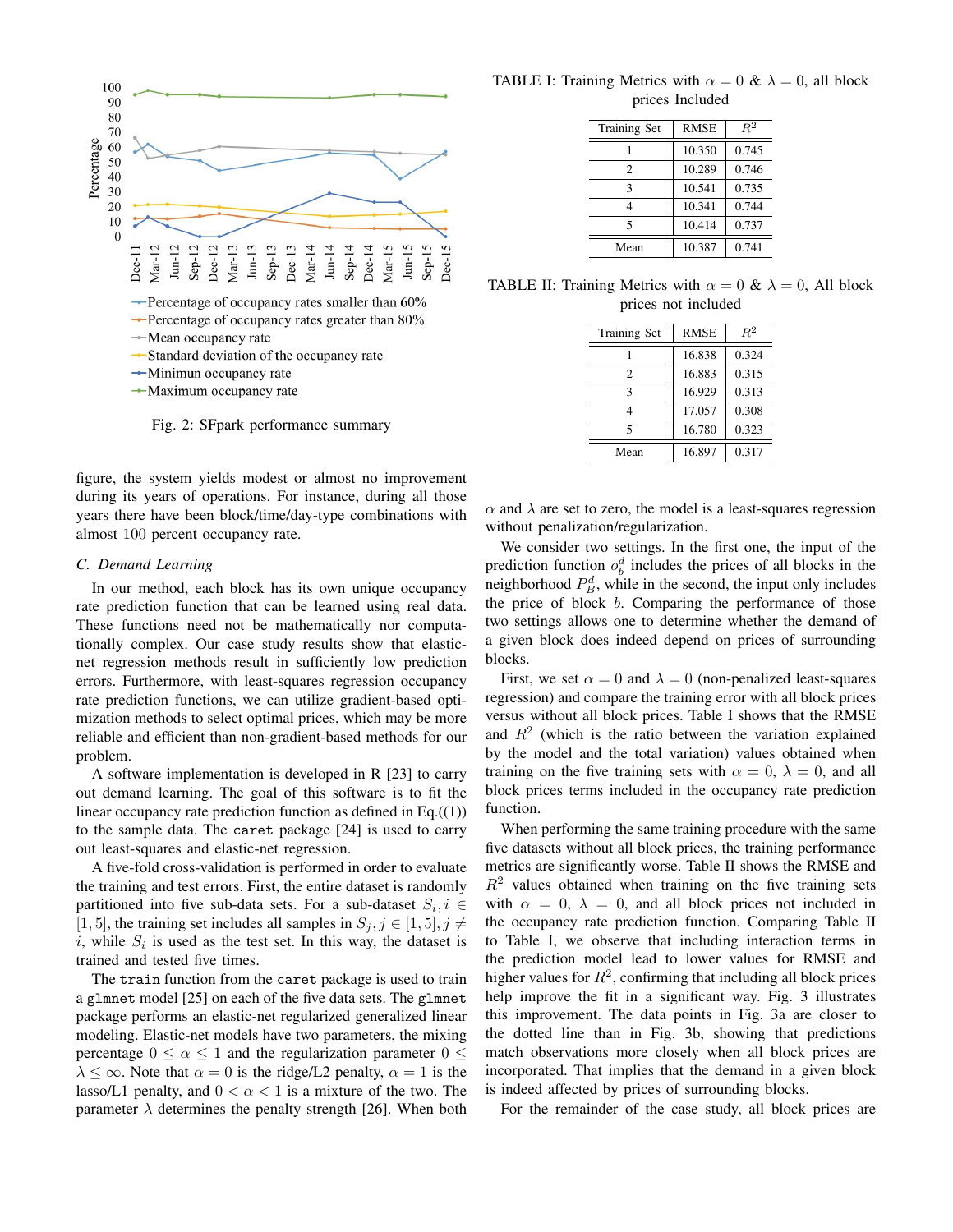TABLE III: Best Parameters

| <b>Training Set</b>      | $\alpha$ | λ     |
|--------------------------|----------|-------|
|                          | 0.015    | 0.045 |
| 2                        | 0.04     | 0.045 |
| 3                        | 0.015    | 0.045 |
| 4                        | 0.03     | 0.045 |
| $\overline{\phantom{0}}$ | 0.03     | 0.045 |
| Mean                     | 0.026    | 0.045 |

TABLE IV: Training Metrics with Best Parameters

| <b>Training Set</b> | <b>RMSE</b> | $R^2$ |
|---------------------|-------------|-------|
|                     | 9.660       | 0.781 |
| 2                   | 9.541       | 0.783 |
| 3                   | 9.829       | 0.773 |
|                     | 9.703       | 0.778 |
| 5                   | 9.906       | 0.768 |
| Mean                | 9.729       | 0.776 |

included in the occupancy rate prediction function. The train function is set to tune the  $\alpha$  and  $\lambda$  parameters, given a "tuning" grid" of values in intervals of 0.005. The parameter values resulting in the lowest training RMSE are chosen as the "best" parameters. Table III shows the best parameters computed for the five training datasets. Table IV shows the RMSE and  $R^2$ values obtained when training on the five training sets with their best parameters. It can be observed from Table IV that the training error is lower and  $R^2$  is higher compared to the results in Table I, indicating that the fit is improved when including the penalties.

After training, the five test sets were tested with their corresponding fit models. The results are shown in Table V. The mean RMSE is smaller than 10 percent. Given that the average occupancy rates range between 0 and 100 percent, we believe that the prediction function is accurate enough to be used for optimizing prices.

## *D. Finding Optimal Prices*

Given a set of prediction functions, the next task is to find the optimal price for each block. For the case study we set the target level  $O_T = 80\%$  and we choose the day-type to be weekday and day-time to be open-12pm. We solve the optimization problem defined in Eq. (2) using the Augmented Lagrangian Algorithm [27] which is available in the R package nloptr. The output of the optimization problem is a set of optimal prices ranging from \$0.6 to \$5.2. By plugging those prices in the prediction function, we get that the occupancy rates of all blocks are between 79.6% and 80.5% with average of 80.3% (recall that the target level is 80%). Therefore, the case study shows that there exists a set of prices that leads to occupancy rates that are very close to the target level.

## V. CONCLUSION

In this paper, we present a machine learning approach for predicting the occupancy rates for a set of parking areas

## TABLE V: Test Error with Best Parameters

| <b>Test Set</b> | <b>RMSE</b> |
|-----------------|-------------|
|                 | 9.188       |
| 2               | 9.323       |
| 3               | 9.515       |
| 4               | 9.413       |
| 5               | 9.581       |
| Mean            | 9.404       |



(b) All block prices are not included

Fig. 3: Observations vs. predictions for occupancy rate. The dashed line represents the 45 degree reference line. Data points are taken from the test set.

in a neighborhood. We use this learning model to obtain parking prices. These prices are the solution of an optimization problem, which aims to achieve occupancy rates close to a certain target level in each parking area. Our experimental results indicate that taking into account prices of surrounding blocks significantly improves the accuracy of the machine learning model in terms of predicting occupancy. We also show how to set the parameters of the the glmnet model in R in order to optimize performance (i.e., minimize the RMSE and  $R<sup>2</sup>$  values). The actual implementation and evaluation of the pricing algorithm presented in this study in a real city environment represent interesting areas for future work.

## ACKNOWLEDGMENT

This research was supported in part by the US National Science Foundation under grants CNS-1117160 and CNS-